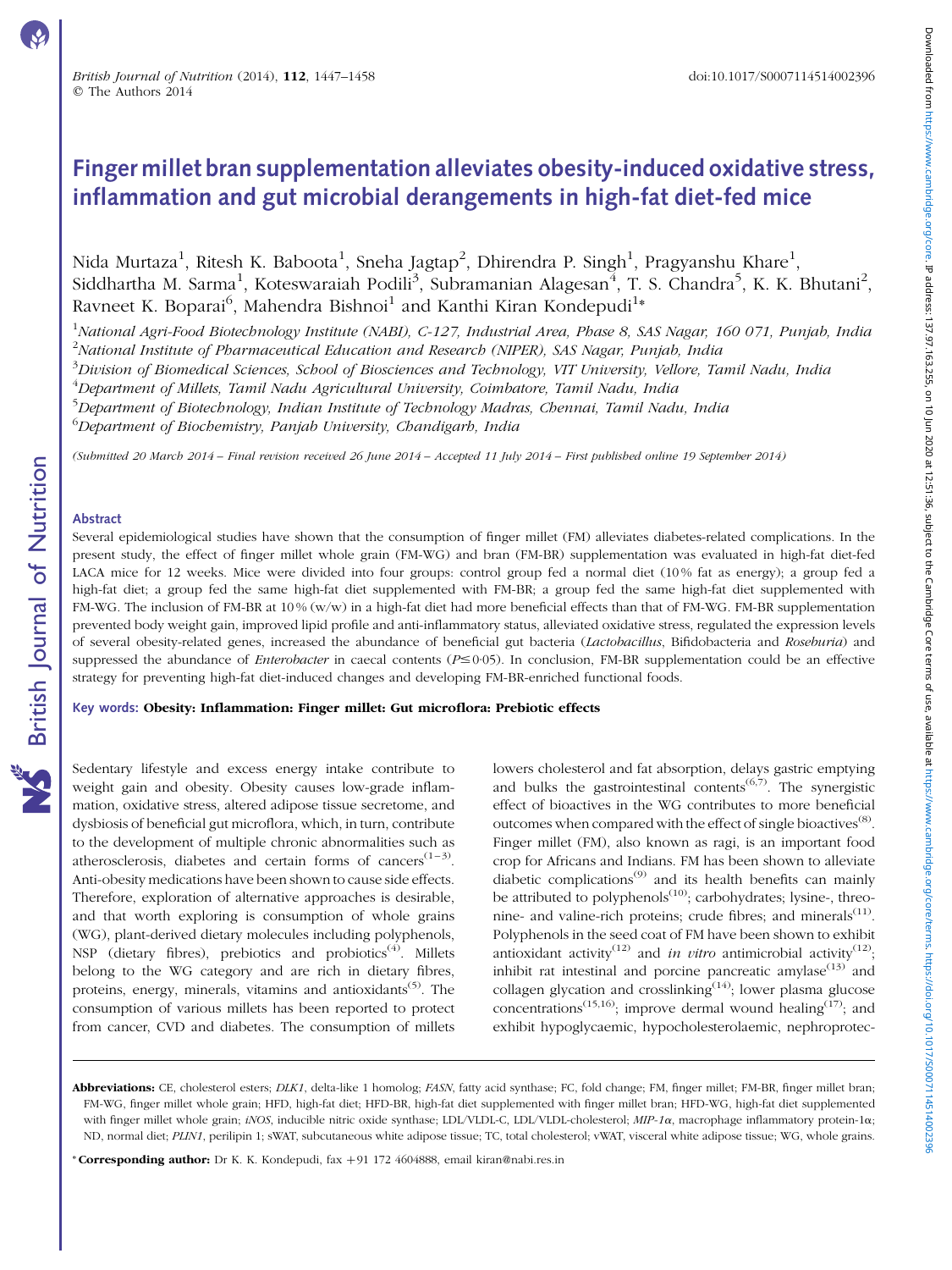tive and anti-cataractogenic effects in streptozotocin-induced diabetic rats<sup> $(18)$ </sup>. Due to its enormous health benefits, FM is considered to be a 'wonder grain' with superior nutritional qualities<sup>(19)</sup>.

There are no reports on the effects of finger millet whole grain (FM-WG) or bran (FM-BR) supplementation on rodent models of high-fat diet-induced obesity and associated changes in gut microflora. The present study was designed to understand the role of FM supplementation in nutrigenomic changes associated with weight gain, serum biochemistry, oxidative stress, pro-inflammatory status and gut microbial derangements in high-fat diet-fed LACA mice.

#### Materials and methods

#### **Materials**

British Journal of Nutrition

**NS** British Journal of Nutrition

FM was procured from the Tamil Nadu Agricultural University, Coimbatore, Tamil Nadu. MTT (3-(4,5-dimethylthiazol-2-yl)- 2,5-diphenyltetrazolium bromide) was procured from HiMedia Leading BioSciences, India. All other chemicals used were of high quality and were purchased from local commercial sources.

# Finger millet bran and whole grain preparation

The millet was washed, dried and ground to flour, and the bran was collected by repeatedly washing the whole flour to remove starch.

# Experimental animals and diets

Swiss albino mice (LACA strain) (5–6 weeks old and 25  $(\text{SEM } 3)$  g; 5–8 per group) were housed in the animal facility of the National Institute of Pharmaceutical Education and Research (NIPER), SAS Nagar, Punjab, India, under standard laboratory conditions (temperature  $22 \pm 2^{\circ}C$  and humidity  $55 \pm 5\%$ ) and 12 h light–12 h dark cycles and given free access to food and water. All experimental procedures were approved by the Institutional Animal Ethical Committee (IAEC), NIPER, and conducted according to the Committee for the Purpose of Control and Supervision on Experiments on Animals (CPCSEA) and Indian National Science Academy (INSA) guidelines on the use and care of experimental animals. After 1 week of acclimatisation, mice were randomly divided into four groups: control (Ctl) group fed a normal diet (ND; Research Diets, No. D12450B); a group fed a high-fat diet (HFD; Research Diets, No. D12451) deriving 45 % energy from fat; a group fed the same high-fat diet supplemented with finger millet bran (HFD-BR;  $90\%$  HFD +  $10\%$  (w/w) FM-BR); a group fed the same high-fat diet supplemented with finger millet whole grain (HFD-WG;  $90\%$  HFD  $+10\%$ (w/w) FM-WG). The composition of the HFD and ND is given in online supplementary Table S1. The experiment was conducted for 12 weeks. The food intake and body weights of mice were determined every alternate day.

#### Oral glucose tolerance test

An oral glucose tolerance test was performed in mice 1 d before killing. Mice were fasted overnight (12 h), and blood glucose concentrations (0 min) of each mouse were measured after oral administration of 2g glucose/kg body weight. Blood glucose concentrations were measured at 15, 30, 60 and 90 min after glucose administration via tail snip method using the CareSens Blood Glucose Monitoring System (i-SENS, Inc.). The rate of glucose clearance was determined according to the method of Saucier et  $al^{(20)}$ .

# Tissue collection

After the oral glucose tolerance test, mice were continued to be fed the respective diets for 24 h and then killed by cervical dislocation. Subcutaneous white adipose tissue (sWAT), visceral white adipose tissue (vWAT), brown adipose tissue, liver, skeletal muscle and pancreas were collected, snapfrozen and immediately stored at  $-80^{\circ}$ C until analysis. Caecal contents were collected immediately under aseptic conditions and stored at  $-80^{\circ}$ C for bacterial DNA isolation.

## Analysis of blood biochemical parameters

Blood was allowed to settle and coagulate at room temperature for 20 min and then centrifuged at 4000 rpm for 15 min to obtain serum. Serum total cholesterol (TC), free cholesterol, cholesterol ester (CE), NEFA, HDL-cholesterol, LDL/ VLDL-cholesterol (LDL/VLDL-C), ghrelin, and glucagon-like peptide-1 (Sigma Aldrich) and leptin, adiponectin and IL-1b (Invitrogen) concentrations were determined using ELISA kits according to the manufacturers' instructions.

#### Biochemical estimations

Multiple biochemical parameters were studied in sWAT, vWAT, liver, pancreas and skeletal muscle. A  $10\%$  (w/v) homogenate of each tissue was prepared in 0·1 M-PBS (pH 7·4) and centrifuged at 10 000 *g* for 15 min, and the supernatant was aliquoted and used for the estimation of lipid peroxide, reduced glutathione, superoxide dismutase, catalase and nitrite levels<sup>(21)</sup>. Mitochondrial fraction was isolated from the skeletal muscle and used for the spectrophotometric determination of complex I (NADH dehydrogenase), complex II (succinate dehydrogenase), complex III (MTT activity) and complex IV (cytochrome oxidase) activities<sup> $(21)$ </sup>.

# RNA isolation and complementary DNA synthesis

Total RNA was extracted from vWAT and brown adipose tissue using the TRIzol-based RiboPure RNA Extraction Kit (Invitrogen) according to the manufacturer's instructions. RNA was quantified using  $Infinite^@$  M200 Pro NanoQuant (Tecan). The integrity of RNA samples was checked using 1.4% agarose gel. Intact and pure total RNA samples  $(2.5 \mu g)$ were reverse-transcribed to complementary DNA using the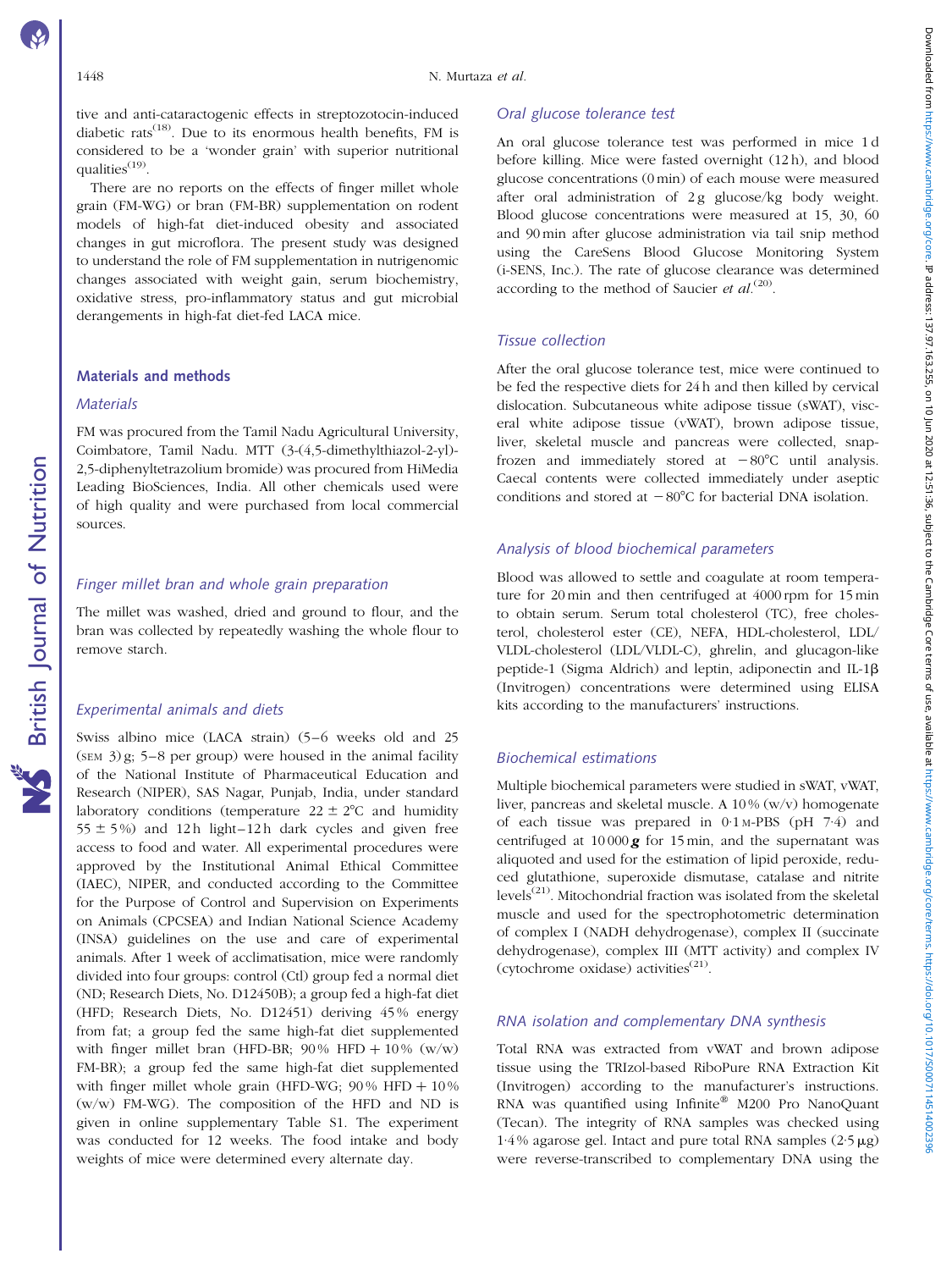<span id="page-2-0"></span>RT First Strand Synthesis Kit (Qiagen) according to the manufacturer's instructions.

## Quantitative PCR

The relative expression of different obesity-related genes in vWAT and thermogenic genes in brown adipose tissue was determined using a SYBR Green-based custom-designed mouse PCR array (CAPM11592C and CAPM11784) (SABiosciences, Qiagen) and that of  $NF$ - $\kappa B$ ,  $MCP1$  (monocyte chemoattractant protein 1), ADAM8 (A disintegrin and metalloproteinase domain 8),  $MIP-1\alpha$  (macrophage inflammatory protein-1 $\alpha$ ), CD68 (cluster of differentiation 68), F4/80 (epidermal growth factor-like module-containing mucin-like hormone receptor  $(EMR)1$ ),  $TNF\alpha$ ,  $IL-6$ ,  $iNOS$  (inducible NO synthase), ADIPOQ (adiponectin), GLUT4 and ACC (acetyl-CoA carboxylase) in vWAT (list of primers used given in online supplementary Table S2) was determined by quantitative PCR (Applied Biosystems 7500 Fast Real-Time PCR machine). RT-PCR was carried out under the following conditions:  $95^{\circ}$ C for 10 min, followed by forty cycles of  $95^{\circ}$ C and 60°C for 1 min. Data were analysed using the  $\Delta\Delta C_{\rm t}$  method, and values are expressed as fold change (FC) relative to the Ctl group.

#### Microbial analysis of caecal contents

DNA was isolated from 100 mg of caecal contents of each mouse using the QIAamp® DNA Stool Mini Kit (Qiagen) according to the manufacturer's instructions. DNA was quantified using PRO NanoQuant (Tecan). Real-time quantification of Lactobacillus, Bifidobacteria, Roseburia, Akkermansia, Enterobacter and Bacteroides–Prevotella was performed using genus-specific primers and that of Bacteroidetes and Firmicutes using phylum-specific primers. Total bacterial DNA data were normalised, and the results are expressed as relative FC of bacterial DNA abundance compared with the Ctl group.

#### Statistical analysis

Values are given as means with their standard errors. Intergroup variation was analysed using ANOVA followed by Tukey's post hoc test using GraphPad Prism 5 software (GraphPad Software, Inc.). P values  $\leq 0.05$  were considered



Fig. 1. Effect of finger millet bran- or finger millet whole grain-supplemented high-fat diet (HFD) on (a) body weight gain, (b) average food intake/animal and (c) oral glucose tolerance test results and glucose clearance in HFD-induced obese mice. Values are means, with their standard errors represented by vertical bars. \* Mean value was significantly different from that of the control group (P ≤ 0·05; one-way ANOVA followed by Tukey's post hoc test). † Mean value was significantly different from that of the HFD group ( $P \le 0.05$ ; one-way ANOVA followed by Tukey's post hoc test).  $\rightarrow$  Ctl (control diet, n 5);  $\rightarrow$ , HFD;  $\rightarrow$ , high-fat diet supplemented with finger millet bran (HFD-BR) and -v-, high-fat diet supplemented with finger millet whole grain (HFD-WG) (n 6). To convert glucose in mg/dl to mmol/l, multiply by 0·0555.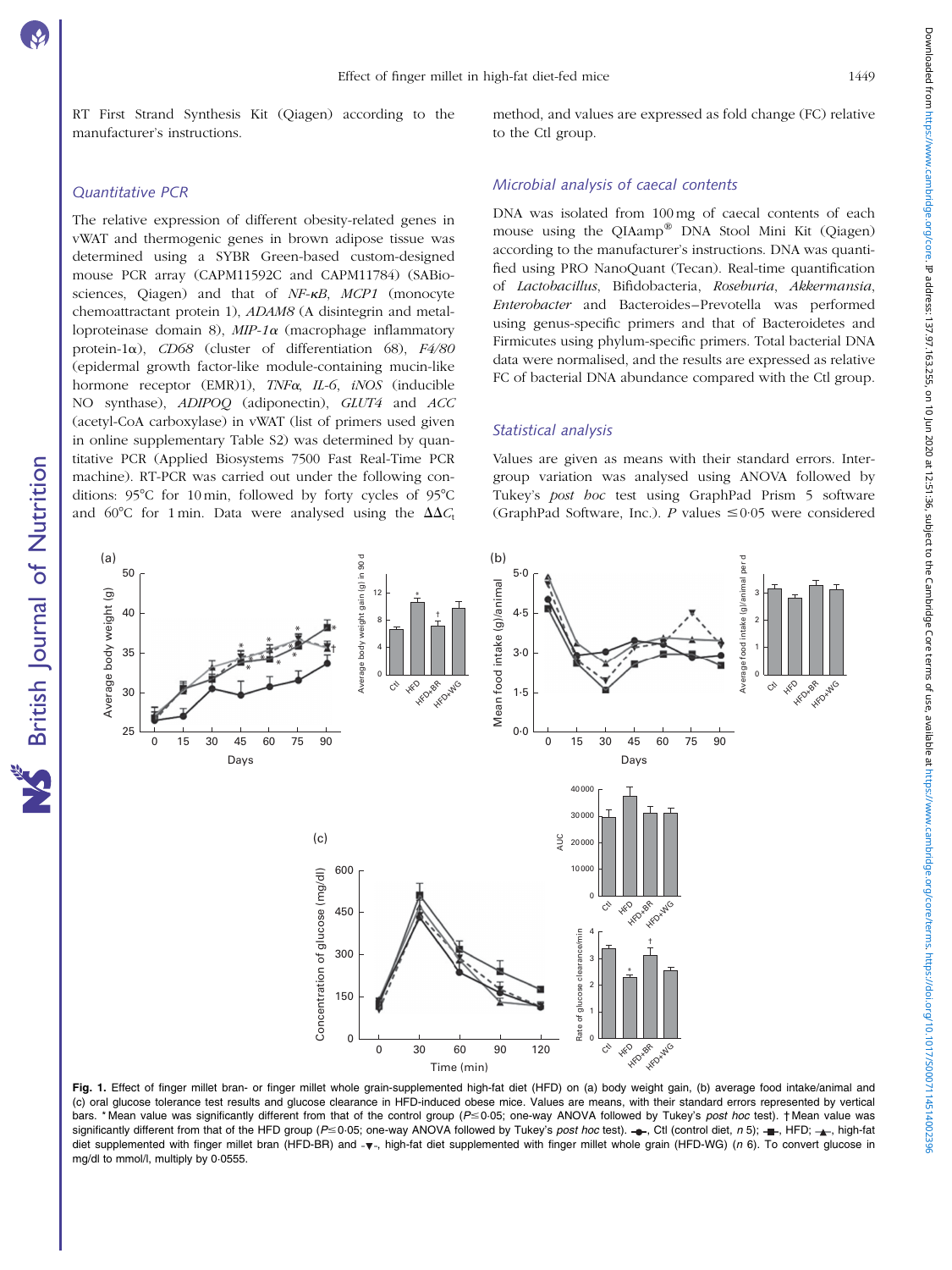Downloaded from https://www.cambridge.org/core. IP address: 137,97.163.255, on 10 Jun 2020 at 12:51:36, subject to the Cambridge Core terms of use, available at https://www.cambridge.org/core/terms of use. 1979711451401411 Downloaded from https://www.cambrige.org/core. IP address: 137.97.163.255, on 10 Jun 2020 at 12:51:36, subject to the Cambridge Core terms of use, available at https://www.cambridge.org/core/terms https://www.cambridge.org

significant in all tests. Pearson's correlation analysis was performed between vWAT inflammatory markers (NF-kB, MCP1,  $IL-6$  and  $TNF\alpha$ ) and serum lipid profile (HDL-cholesterol, LDL-C and NEFA).

#### Results

# Finger millet bran supplementation prevents body weight gain in high-fat diet-induced obese mice

HFD-fed mice exhibited a higher body weight gain at the end of 12 weeks when compared with ND-fed mice ([Fig. 1\(a\)](#page-2-0)). HFD-BR-fed mice exhibited a decrease in body weight gain, while HFD-WG-fed mice exhibited no decrease in body weight gain when compared with HFD-fed mice [\(Fig. 1\(a\)](#page-2-0)). The food intake of all the experimental groups was similar [\(Fig. 1\(b\)](#page-2-0)).

# Finger millet bran supplementation increases glucose clearance

No difference was observed in the AUC of the experimental groups in the oral glucose tolerance test ([Fig. 1\(c\)\)](#page-2-0). Glucose clearance was impaired in HFD-fed mice when compared with that in ND-fed mice ([Fig. 1\(c\)\)](#page-2-0), while it was enhanced in HFD-BR-fed mice when compared with that in HFD-fed or HFD-WG-fed mice. HFD-WG-fed mice exhibited no changes in glucose clearance when compared with HFD-fed mice (Fig.  $1(c)$ ).

# Finger millet bran or whole grain supplementation alters the serum biochemical parameters

HFD-fed mice exhibited an increase in TC (40 %), CE (35 %), free cholesterol (74 %), NEFA (45·85 %), and LDL/VLDL-C (12·28 %) concentrations, but a decrease in HDL-cholesterol concentrations (22·57 %) when compared with ND-fed mice (Fig. 2). HFD-BR-fed mice exhibited neither an increase in TC, CE, free cholesterol, NEFA and LDL/VLDL-C concentrations nor a decrease in HDL-cholesterol concentrations when compared with HFD-fed mice (Fig. 2). HFD-WG-fed mice exhibited no increase in TC and CE concentrations or changes in free cholesterol, HDL-cholesterol, LDL/VLDL-C and NEFA concentrations when compared with HFD-fed mice (Fig. 2).

HFD-fed mice exhibited an increase in serum IL-1 $\beta$  $(76.51\%)$ , leptin  $(48.37\%)$  and ghrelin  $(76\%)$  concentrations when compared with ND-fed mice [\(Fig. 3](#page-4-0)). HFD-BR-fed and HFD-WG-fed mice exhibited no increase in these concentrations when compared with HFD-fed mice ([Fig. 3](#page-4-0)).

# Finger millet bran or whole grain supplementation alleviates oxidative stress in visceral white adipose tissue, subcutaneous white adipose tissue, liver and pancreas

HFD-fed mice exhibited an increase in lipid peroxide levels in vWAT, sWAT, liver and pancreas when compared with ND-fed mice [\(Fig. 4](#page-5-0)). The formation of lipid peroxide was prevented



Fig. 2. Effect of finger millet bran- or finger millet whole grain-supplemented high-fat diet (HFD) on serum lipid profiles. Values are means, with their standard errors represented by vertical bars. \* Mean value was significantly different from that of the control group ( $P \le 0.05$ ; one-way ANOVA followed by Tukey's test). † Mean value was significantly different from that of the HFD group ( $P \le 0.05$ ; one-way ANOVA followed by Tukey's test).  $\Box$ , Ctl (control diet); , HFD;  $\boxtimes$ , high-fat diet supplemented with finger millet bran (HFD-BR);  $\boxtimes$ , high-fat diet supplemented with finger millet whole grain (HFD-WG). n 3 in all the groups. HDL-C, HDL-cholesterol; LDL-C, LDL-cholesterol. To convert cholesterol, HDL-C and LDL-C in mg/dl to mmol/l, multiply by 0·0259.

in all these tissues in HFD-BR-fed and HFD-WG-fed mice [\(Fig. 4\)](#page-5-0).

HFD-fed mice exhibited an increase in nitrite levels in vWAT, but no changes in those in sWAT, liver and pancreas when compared with ND-fed mice and [\(Fig. 4](#page-5-0)). HFD-BR-fed and HFD-WG-fed mice exhibited a decrease in nitrite levels in vWAT and pancreas, but no changes in those in sWAT and liver when compared with HFD-fed mice ([Fig. 4](#page-5-0)).

HFD-fed mice exhibited a decrease in reduced glutathione levels in vWAT, sWAT and liver when compared with ND-fed mice [\(Fig. 4\)](#page-5-0). HFD-BR-fed and HFD-WG-fed mice exhibited an increase in reduced glutathione levels in these tissues when compared with HFD-fed mice [\(Fig. 4\)](#page-5-0).

HFD-fed mice exhibited an increase in superoxide dismutase levels in vWAT when compared with ND-fed mice [\(Fig. 4](#page-5-0)). Superoxide dismutase levels were reduced in vWAT only in HFD-BR-fed and HFD-WG-fed mice, but remained unaltered in other tissues among the experimental groups  $(Fi\varrho, 4)$ .

HFD-fed mice exhibited a decrease in catalase levels in vWAT and liver, but no changes in those in sWAT and pancreas when compared with ND-fed mice ([Fig. 4](#page-5-0)). HFD-BR-fed mice exhibited an increase in catalase levels in vWAT and liver, but no changes in levels in sWAT and a decrease in those in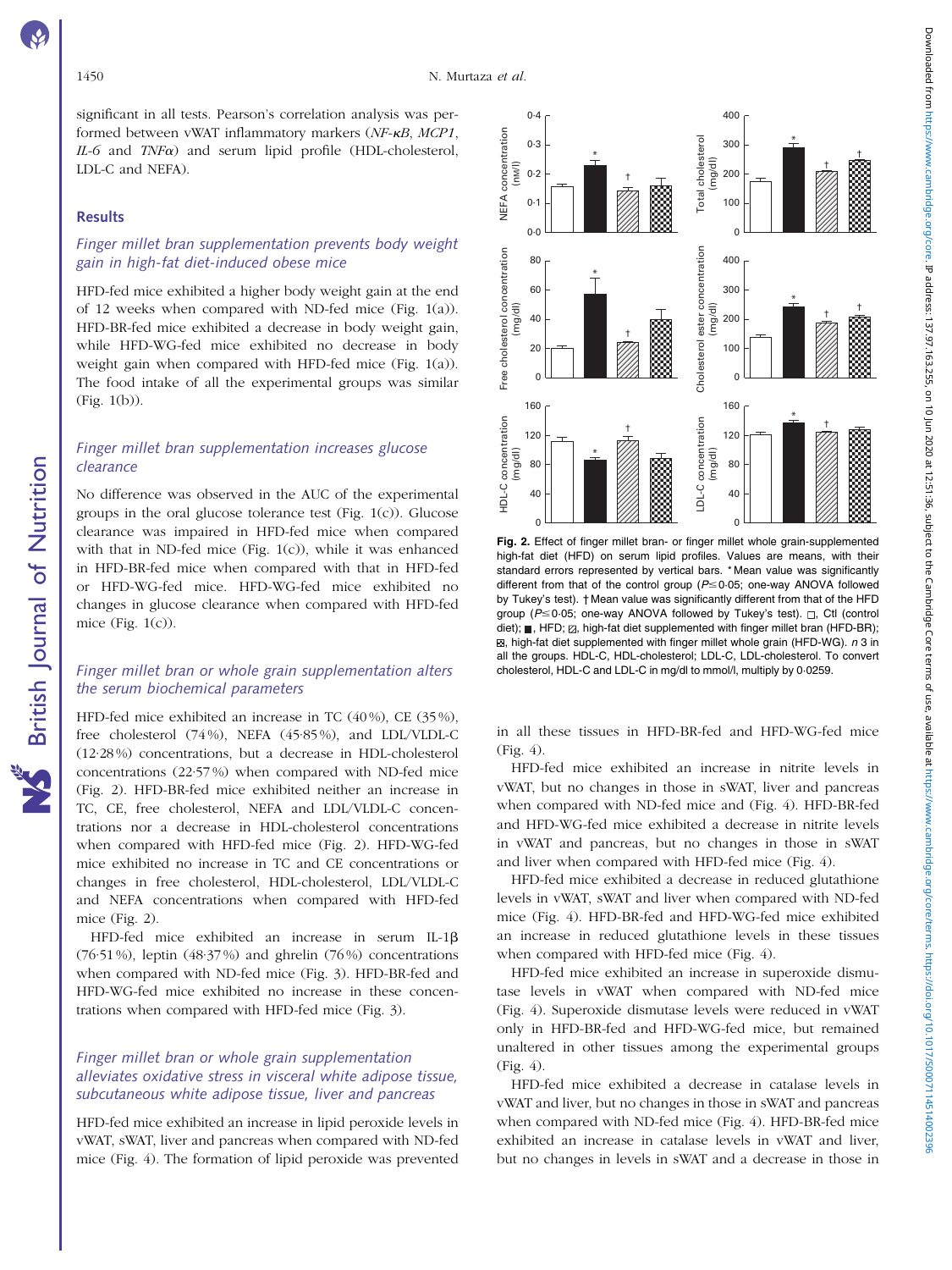**NS** British Journal of Nutrition



<span id="page-4-0"></span>

Fig. 3. Effect of finger millet bran- or finger millet whole grain-supplemented high-fat diet (HFD) on serum IL-1 $\beta$ , leptin, adiponectin and ghrelin concentrations. Values are means, with their standard errors represented by vertical bars. \* Mean value was significantly different from that of the control group ( $P \leq 0.05$ ; one-way ANOVA followed by Tukey's test). † Mean value was significantly different from that of the HFD group ( $P \le 0.05$ ; one-way ANOVA followed by Tukey's test).  $\Box$ , Ctl (control diet, n 5); , HFD; Z, high-fat diet supplemented with finger millet bran (HFD-BR); g, high-fat diet supplemented with finger millet whole grain (HFD-WG) (n 6).

the pancreas when compared with HFD-fed mice ([Fig. 4\)](#page-5-0). HFD-WG-fed mice exhibited an increase in catalase levels in vWAT, liver and pancreas, but a decrease in those in sWAT when compared with HFD-fed mice ([Fig. 4](#page-5-0)).

# Finger millet bran or whole grain supplementation improves mitochondrial complex activities in the skeletal muscle

HFD-fed mice exhibited a decrease in mitochondrial complex I activity in the skeletal muscle, but no changes in complex II, III and IV activities when compared with ND-fed mice ([Fig. 5](#page-6-0)). HFD-BR-fed mice exhibited enhanced mitochondrial complex I activity as well as complex II and III activities when compared with HFD-fed mice [\(Fig. 5](#page-6-0)). HFD-WG-fed mice exhibited an increase in mitochondrial complex I, II and III activities when compared with HFD-fed mice [\(Fig. 5\)](#page-6-0). No changes were observed in mitochondrial complex IV activity among the experimental groups ([Fig. 5](#page-6-0)).

# Finger millet bran or whole grain supplementation alters the expression of obesity- and metabolism-related genes in visceral white adipose tissue

HFD-fed mice exhibited a decrease in the expression of ADIPOQ (FC =  $-2.10$ ), but no changes in that of DLK1 (delta-like 1 homolog), C/EBP<sup>a</sup> (CCAAT enhancer-binding protein- $\alpha$ ), *PPAR* $\gamma$  and *PLIN1* (perilipin 1) when compared with ND-fed mice ([Fig. 6\(a\)\)](#page-7-0). HFD-BR-fed and HFD-WG-fed mice exhibited no changes in the expression of  $PPARv$  and  $C/EBP\alpha$  when compared with HFD-fed and ND-fed mice ([Fig. 6\(a\)\)](#page-7-0). HFD-BR-fed mice exhibited an increase in the expression of *DLK1*, *PLIN1* and *ADIPOO* (FC =  $3.00$ ,  $2.92$ ) and 3·36, respectively) when compared with HFD-fed mice, while HFD-WG-fed mice exhibited an increase in the expression of *DLK1* and adiponectin (FC =  $2.72$  and 1.17, respectively), but no changes in that of PLIN1 when compared with HFD-fed mice [\(Fig. 6\(a\)\)](#page-7-0).

HFD-fed mice exhibited a decrease in the expression of metabolism-related genes such as ACC and GLUT4  $(FC = -3.62$  and  $-1.70$ , respectively), but a slightly enhanced

expression of FASN (fatty acid synthase) when compared with ND-fed mice ([Fig. 6\(a\)\)](#page-7-0). However, HFD-BR-fed mice exhibited an increase in the expression of GLUT4  $(FC = 1.18)$ , but a decrease in the expression of *FASN*  $(FC = -1.51)$  as well as no changes in that of *ACC* when compared with HFD-fed mice. HFD-WG-fed mice exhibited a decrease in the expression of *ACC* and *FASN* (FC =  $-3.07$ and  $-8.93$ , respectively), but no changes in that of  $GLUT4$ when compared with HFD-fed mice [\(Fig. 6\(a\)\)](#page-7-0). There was no difference in the expression of GPD1 (glycerol-3-phosphate dehydrogenase 1) in HFD-fed and HFD-BR-fed mice, while there was a decrease in the expression in HFD-WG-fed mice (FC =  $-8.93$ ). There was no difference in the expression of ACOX1 (acyl Co-A oxidase1) among all the experimental groups.

HFD-fed mice exhibited an increase in the expression of  $NFKB$ ,  $MIP-1\alpha$ ,  $ADAM8$ ,  $TNF\alpha$ ,  $IL-6$  and  $iNOS$  (FC = 1.54, 1·45, 2·42, 6·27, 1·65 and 4·21, respectively), but no changes in that of MCP1, F4/80 and CD68 when compared with ND-fed mice ([Fig. 6\(b\)\)](#page-7-0). The expression of all these proinflammatory genes was down-regulated in HFD-BR-fed mice when compared with that in HFD-fed mice [\(Fig. 6\(b\)\)](#page-7-0). HFD-WG-fed mice exhibited a decrease in the expression of NFKB, MIP-1 $\alpha$ , F4/80, CD68, TNF $\alpha$  and iNOS (FC = 0.77,  $-1.04$ ,  $-4.81$ ,  $-2.21$ ,  $5.65$  and  $3.89$ , respectively), but an increase in that of IL-6 and ADAM8 (FC =  $2.17$  and  $2.91$ , respectively) when compared with HFD-fed mice ([Fig. 6\(b\)\)](#page-7-0).

Pearson's correlation analysis between vWAT inflammatory markers  $(II-6, TNF\alpha, MCP1 and NF\kappa B)$  and serum lipid profile (HDL-cholesterol, LDL-C and NEFA) showed that the increase in serum HDL-cholesterol concentrations was positively correlated with the decrease in inflammatory gene levels in vWAT (HDL-cholesterol and IL-6 (r 0·688,  $P = 0.00653$ ) and HDL-cholesterol and NFKB (r 0.693,  $P = 0.0063$ ) and the increase in serum LDL-cholesterol concentrations was negatively correlated with the decrease in inflammatory gene levels in vWAT (LDL-cholesterol and IL-6  $(r - 0.563, P = 0.022)$  and LDL-cholesterol and TNF $\alpha$  $(r - 0.561, P = 0.023)$ . However, there was no correlation between serum NEFA concentrations and vWAT inflammatory gene levels.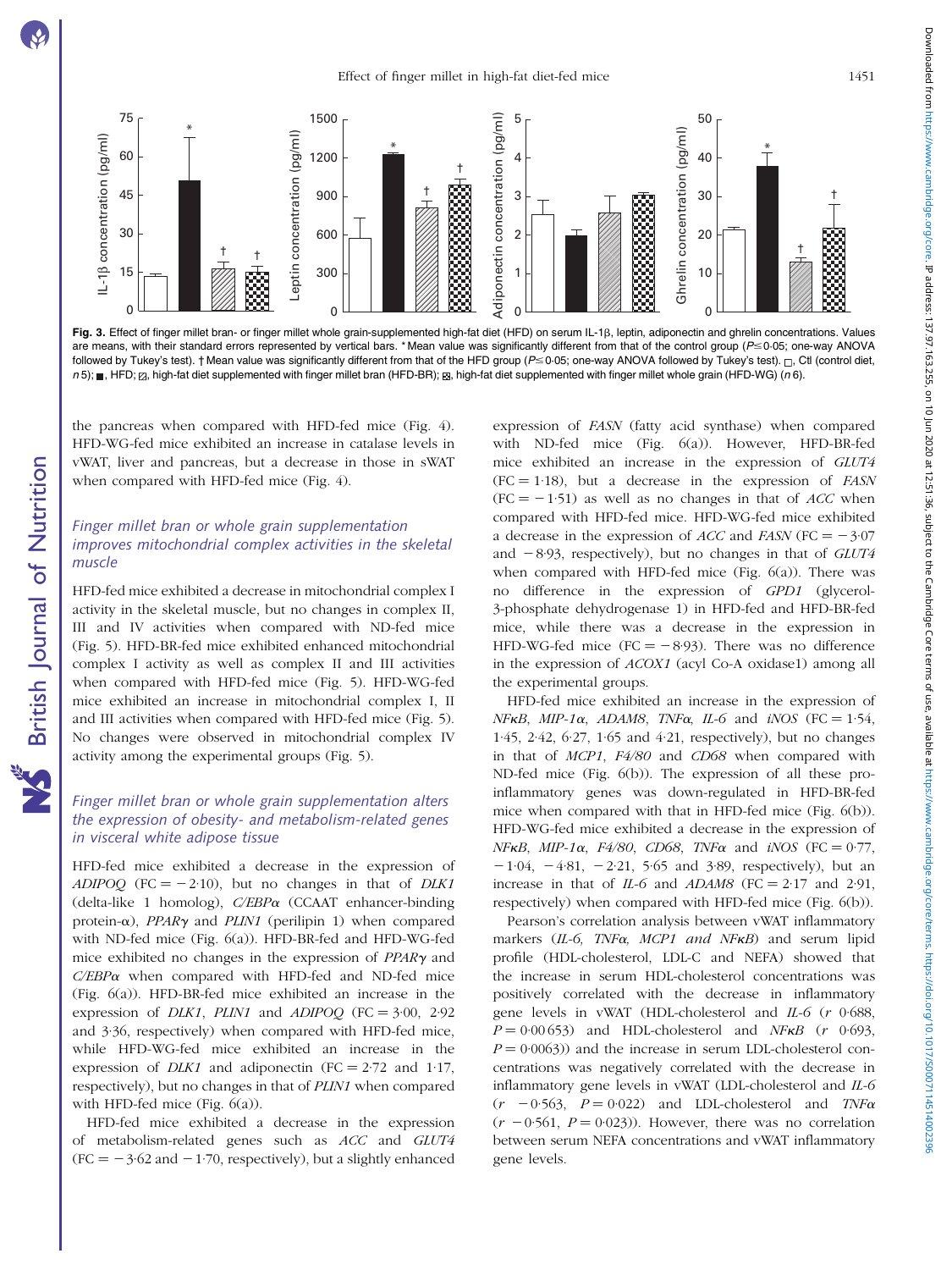

<span id="page-5-0"></span>

Fig. 4. Effect of finger millet bran- or finger millet whole grain-supplemented high-fat diet (HFD) on oxido-nitrosative stress in various tissues. Values are means, with their standard errors represented by vertical bars. \*Mean value was significantly different from that of the control group ( $P \le 0.05$ ; one-way ANOVA followed by Tukey's test). † Mean value was significantly different from that of the HFD group (P ≤ 0·05; one-way ANOVA followed by Tukey's test).  $\Box$ , Ctl (control diet, n 5); n, HFD;  $\mathbb Z$ , high-fat diet supplemented with finger millet bran (HFD-BR);  $\mathbb Z$ , high-fat diet supplemented with finger millet whole grain (HFD-WG) (n 6). vWAT, visceral white adipose tissue; sWAT, subcutaneous white adipose tissue; LPO, lipid peroxides; MDA, malondialdehyde; GSH, reduced glutathione; SOD, superoxide dismutase.

# Finger millet bran or whole grain supplementation has no effects on the expression of thermogenic genes in brown adipose tissue

HFD-fed mice exhibited an increase in the expression of thermogenic genes (PPARa, PRDM16 (PR domain containing 16), FOXC2 (Forkhead box C2), BDNF (brain-derived neurotrophic factor), ESSRA (oestrogen-related receptor-a),  $CIDEA$  (cell death-inducing DNA fragmentation factor  $\alpha$ -like effector A), PGC1 $\alpha$  (PPAR- $\gamma$  co-activator-1 $\alpha$ ), SIRT1 (sirtuin 1) and UCP1 (uncoupling protein 1)) when compared with ND-fed mice (online supplementary Fig. S1). However, the expression of these genes was not enhanced in HFD-BR-fed and HFD-WG-fed mice when compared with that in HFDfed mice (online supplementary Fig. S1), except for that of AKT1 (v-akt murine thymoma viral oncogene homolog 1), which was higher in HFD-BR-fed and HFD-WG-fed mice, and that of PPARa, which was higher in HFD-WG-fed mice than in HFD-fed mice (online supplementary Fig. S1).

# Finger millet bran or whole grain supplementation beneficially manipulates selected gut microbial groups

HFD-fed mice exhibited a decrease in the abundance of beneficial gut microbial groups such as Lactobacillus, Bifidobacteria, Roseburia, Akkermansia, Bacteroidetes and Bacteroides–Prevotella, but an increase in the abundance of pathogenesis-related Enterobacter and Firmicutes when compared with ND-fed mice [\(Fig. 7](#page-8-0)).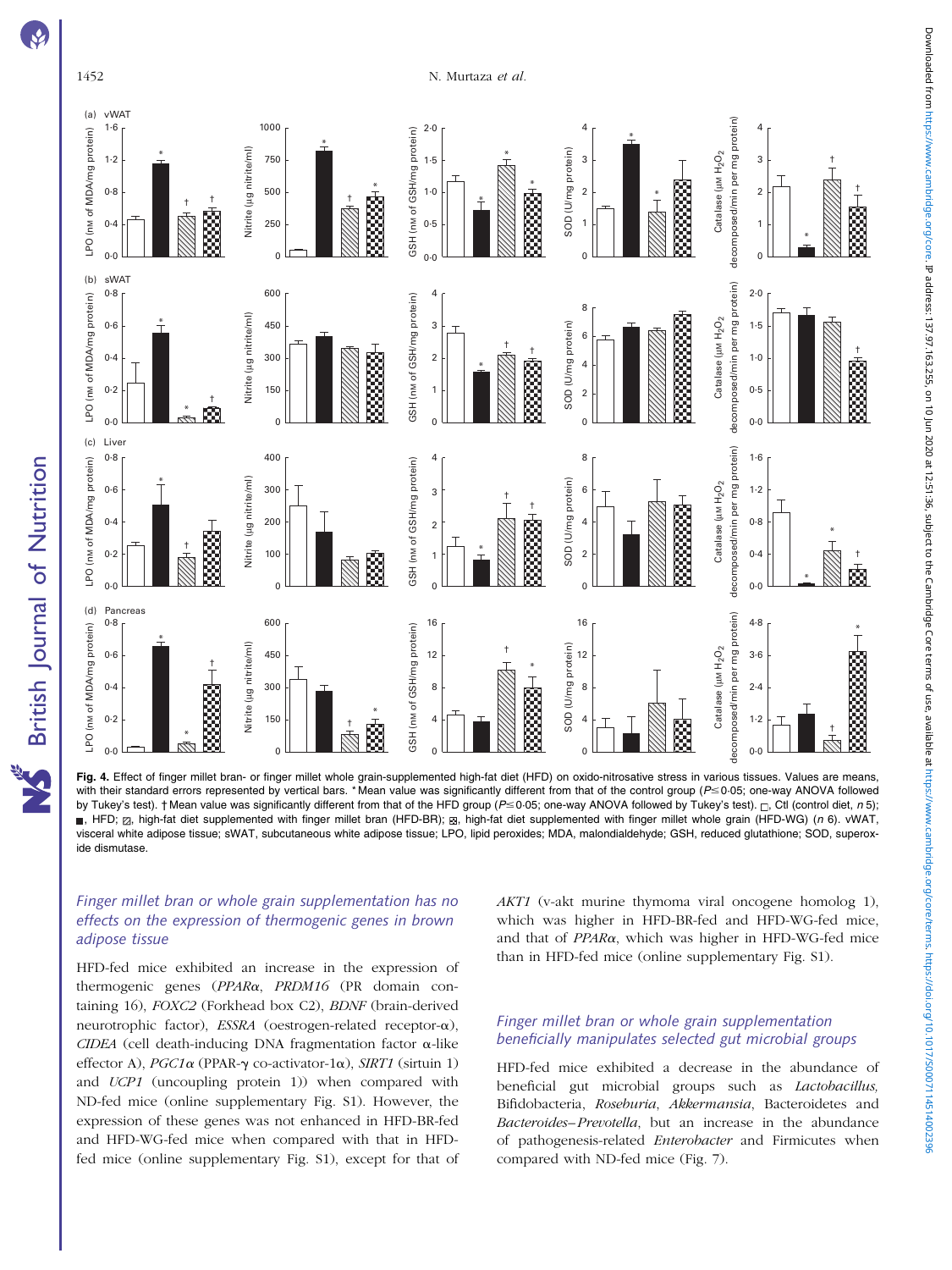**NS** British Journal of Nutrition

<span id="page-6-0"></span>

Fig. 5. Effect of finger millet bran- or finger millet whole grain-supplemented high-fat diet (HFD) on mitochondrial complex activities in the skeletal muscle. Values are means, with their standard errors represented by vertical bars. \* Mean value was significantly different from that of the control group ( $P \le 0.05$ ; one-way ANOVA followed by Tukey's test).  $\dagger$  Mean value was significantly different from that of the HFD group ( $P \le 0.05$ ; one-way ANOVA followed by Tukey's test).  $\Box$ , Ctl (control diet,  $n$  5); , HFD;  $\boxtimes$ , high-fat diet supplemented with finger millet bran (HFD-BR); a, high-fat diet supplemented with finger millet whole grain (HFD-WG) (n 6).

HFD-BR-fed mice exhibited an increase in the abundance of Lactobacillus when compared with HFD-fed mice, but the abundance was lower than that in ND-fed mice, while HFD-WG-fed mice exhibited an increase in the abundance of Lactobacillus when compared with HFD-fed, ND-fed and HFD-BR-fed mice [\(Fig. 7\)](#page-8-0). The abundance of bifidobacteria and Roseburia was enhanced in HFD-BR-fed and HFD-WGfed mice when compared with that in HFD-fed and ND-fed mice [\(Fig. 7\)](#page-8-0). However, the magnitude of the increase in the abundance of Roseburia in HFD-WG-fed mice was lower than that in HFD-BR-fed mice ([Fig. 7\)](#page-8-0). HFD-BR-fed and HFD-WG-fed mice exhibited no decrease in the abundance of Akkermansia and Bacteroidetes when compared with HFD-fed mice. However, their abundance was lower than that in ND-fed mice [\(Fig. 7\)](#page-8-0). The abundance of Bacteroides-Prevotella in HFD-BR-fed mice was restored to the levels observed in ND-fed mice when compared with that in HFD-fed and HFD-WG-fed mice [\(Fig. 7](#page-8-0)). HFD-BR-fed mice exhibited a decrease in the abundance of Enterobacter when compared with HFD-fed and ND-fed mice. Although HFD-WG-fed mice exhibited a decrease in the abundance of Enterobacter when compared with HFD mice, the magnitude of decrease was not high when compared with that in ND-fed mice [\(Fig. 7\)](#page-8-0). HFD-BR fed mice exhibited a slight decrease in the abundance of Firmicutes. However, an increasing trend was observed in the abundance of Firmicutes in HFD-fed and HFD-WG-fed mice when compared with that in ND-fed mice ([Fig. 7](#page-8-0)).

#### **Discussion**

The consumption of FM has been shown to have several health-beneficial effects<sup> $(22)$ </sup>. However, the association between FM consumption and diet-induced obesity and related changes has not been investigated. In the present study, we

showed that FM-BR and FM-WG co-administered with HFD alleviated HFD-induced changes in mice. HFD-BR feeding prevented body weight gain relative to HFD or HFD-WG feeding. The absence of weight reduction in HFD-WG-fed mice might be due to high starch content with 70–80 % amylopectin in  $FM-WG<sup>(23)</sup>$  This finding emphasises that the consumption of WG low in glycaemic index or diets enriched with BR is more beneficial for preventing weight gain.

HFD-BR feeding counteracted the increase in serum TC, CE, NEFA and LDL/VLDL-C concentrations caused by HFD. Although there was no difference in weight gain between HFD-fed and HFD-WG-fed mice, the latter group exhibited a decrease in TC and CE concentrations. The hypocholesterolaemic effect of FM seed-coat matter has been observed in streptozotocin-induced diabetic rats<sup> $(18)$ </sup> and that of FM whole  $\text{meal}^{(24)}$  as well as FM and kodo millet in alloxan-induced diabetic rats<sup>(16)</sup>. Chronic obesity leads to oxidative stress due to the formation of reactive oxygen species<sup>(25)</sup>. HFD-BR or HFD-WG feeding attenuated the effects of some of the parameters associated with oxidative stress induced by HFD feeding in vWAT, sWAT, liver and pancreas. This effect can be attributed to phenolic antioxidants, as has been reported in diabetic rodent models<sup> $(18,26)$ </sup>, and dietary fibres. High leptin concentrations in obese animals and humans have been reported to be associated with leptin resistance<sup> $(27)$ </sup>. The HFD-induced increase in leptin concentrations decreased upon HFD-BR or HFD-WG feeding.

HFD-BR or HFD-WG feeding reduced IL-18 concentrations to levels similar to those observed in ND-fed mice. Dietary interventions with FM, and more particularly with FM-BR, can be expected to not only help in the prevention of adipose tissue inflammation but also help in the prevention of ectopic fat deposition through reduction of IL-1 $\beta$  concentrations and adipose tissue inflammation by improving 'fat–liver cross talk<sup> $(28)$ </sup>. The expression of NFKB, MIP-1 $\alpha$ , TNF $\alpha$ , iNOS, ADAM8 and IL-6 in vWAT was high in HFD-fed mice as reported in the literature<sup>(29–33)</sup>. TNF $\alpha$  and IL-6 increase lipolysis and cause an increase in the concentrations of serum NEFA associated with obesity<sup>(34,35)</sup>, whereas *iNOS* and  $TNF\alpha$ cause obesity-induced insulin resistance in mice<sup> $(30,36)$ </sup> HFD-BR feeding decreased the expression of all genes involved in inflammation, while HFD-WG feeding decreased the expression of NFKB, MIP-1 $\alpha$ , F4/80, CD68 and TNF $\alpha$  and slightly increased that of IL-6 when compared with HFD feeding. IL-6 has been shown to have dual functions, i.e. pro-inflammatory and anti-inflammatory, and to also inhibit lipid synthesis and promote lipid hydrolysis<sup>(37)</sup>. Furthermore, mice lacking IL-6 have been shown to revert from the obese state upon treatment with  $IL-6^{(37)}$ . It is likely that  $IL-6$ in the FM-WG group might have exerted an anti-obesity effect through the suppression of lipid synthesis or enhancement of lipid hydrolysis, as evidenced by a decrease in FASN expression and a slight increase in ACOX1 expression in these mice. The results of the present study are in contrast to the those of the study carried out by Lee *et al.*<sup>(5)</sup>, where no reduction in inflammation was observed when whole fox tail millet WG was co-administered with HFD.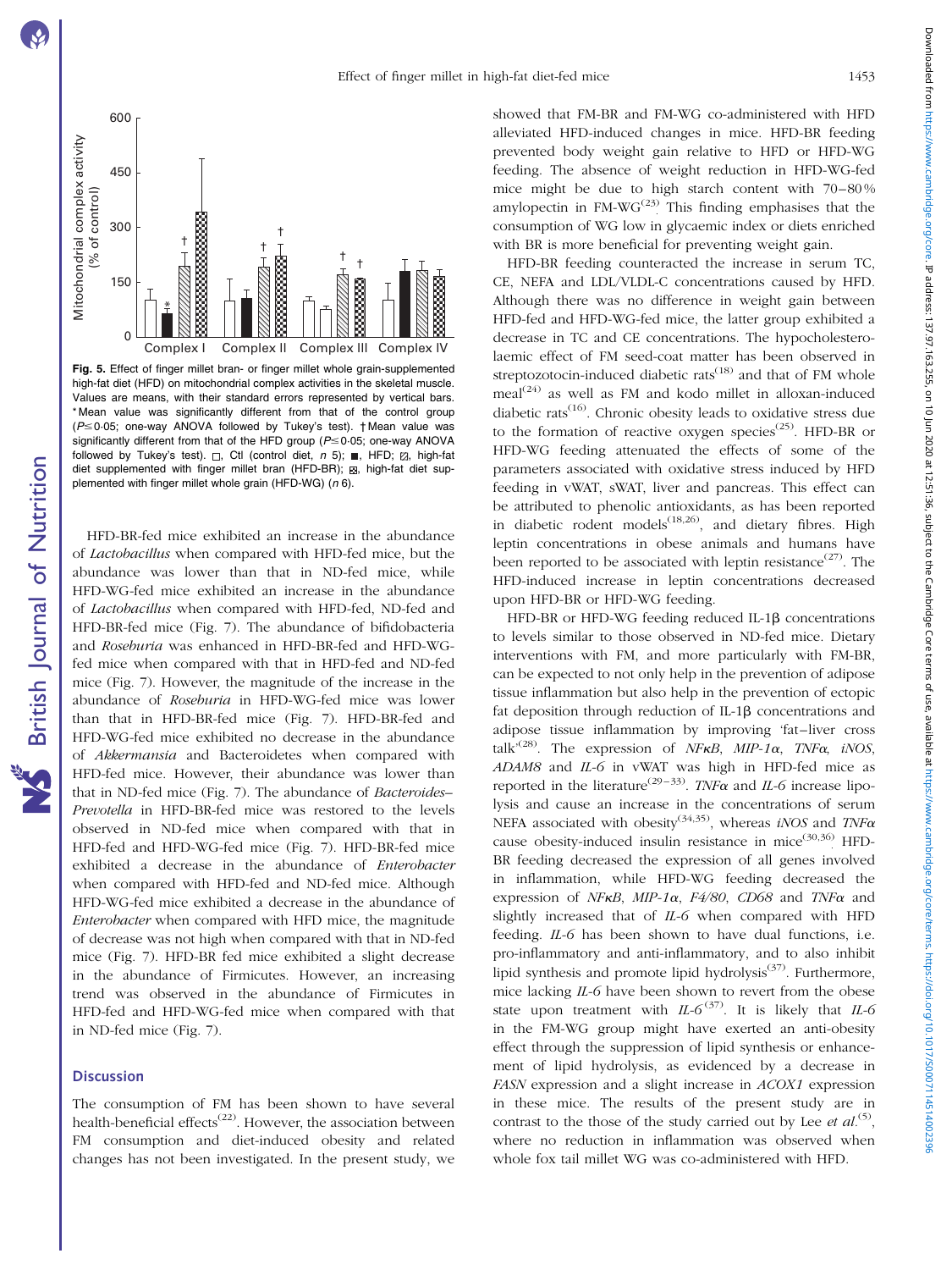<span id="page-7-0"></span>

The expression of *DLK1* or *Pref1* (preadipocyte marker 1) was enhanced in HFD-BR/HFD-WG-fed mice when compared with that in HFD-fed and ND-fed mice. DLK1 is a preadipocyte marker exhibiting a lower expression in adipocytes<sup>(38)</sup> Recently, DLK1 has been shown to induce Sox9 (sex-determining region-box 9) and promote chondrogenic induction of mesenchymal cells, but inhibit their differentiation into adipocytes as well as osteoblasts and chondrocytes<sup>(38,39)</sup>. Higher levels of DLK1 expression upon HFD-BR or HFD-WG feeding might inhibit the formation of new adipocytes from existing preadipocytes in vWAT. HFD-BR/HFD-WG feeding enhanced the expression of PLIN1 or PeriA, which has been shown to be highly expressed in adipocytes and protect unilocular lipid droplets from hydrolysis and contribute to obesity<sup>(40)</sup>. In a recent study, adipocyte-specific overexpression of PLIN1/PeriA has been shown to decrease diet-induced obesity

by reducing lipid droplet size and fat-specific protein 27 ( $FSP27$ ) expression; improving insulin sensitivity<sup>(41)</sup>; increasing fatty acid  $\beta$ -oxidation and heat production; and decreasing the expression of lipogenic genes<sup> $(41)$ </sup>. In the present study, the expression of FASN was reduced and that of ACOX1 was slightly enhanced in mice that were fed HFD-BR or HFD-WG, respectively. FM-BR might have promoted fatty acid oxidation and decreased lipid synthesis in vWAT by increasing the expression of PLIN1 and ACOX1 and decreasing that of FASN.

The expression of GLUT4 has been shown to decrease in rodent models of insulin deficiency $(42, 43)$  and in adipose tissue of obese or type 2 diabetic humans, linking obesity to insulin resistance and implicating it to be a major risk factor for CVD and type 2 diabetes. HFD-BR feeding enhanced the expression of GLUT4 in vWAT, indicating that FM-BR

British Journal of Nutrition

†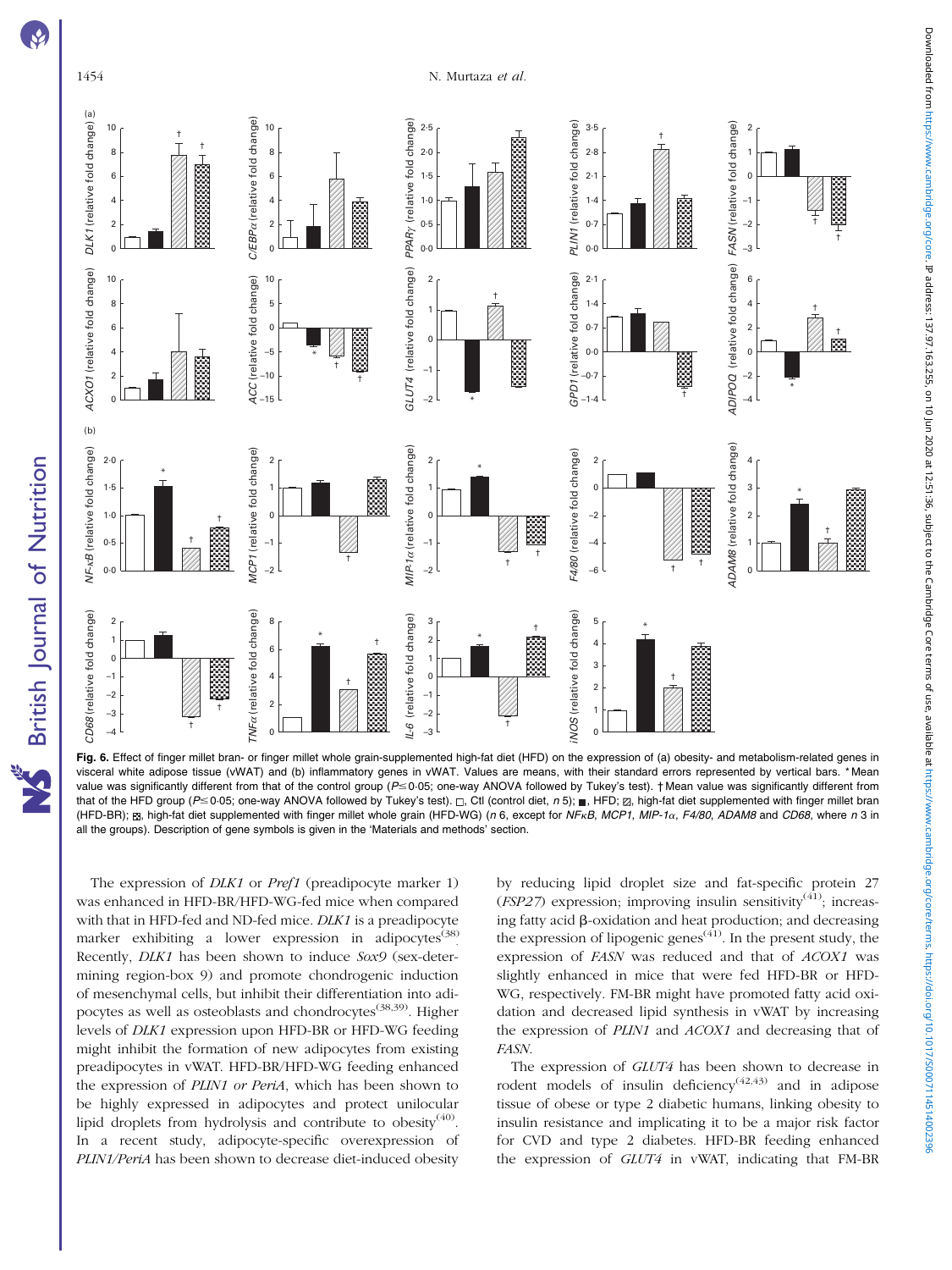<span id="page-8-0"></span>



Fig. 7. Effect of finger millet bran- or finger millet whole grain-supplemented high-fat diet (HFD) on relative bacterial abundance in caecum. Values are means, with their standard errors represented by vertical bars. \* Mean value was significantly different from that of the control group (P ≤ 0.05; one-way ANOVA followed by Tukey's test). † Mean value was significantly different from that of the HFD group ( $P \le 0.05$ ; one-way ANOVA followed by Tukey's test).  $\Box$ , Ctl (control diet,  $n 5$ ); . HFD;  $\varnothing$ , high-fat diet supplemented with finger millet bran (HFD-BR);  $\boxtimes$ , high-fat diet supplemented with finger millet whole grain (HFD-WG) (n 6). LAB, Lactobacillus; BIF, Bifidobacteria; ROS, Roseburia; AKK, Akkermansia; FIRM, Firmicutes; BACT, Bacteroidetes; BP, Bacteroides–Prevotella; ENTB, Enterobacter.

consumption might help to alleviate obesity-induced insulin resistance. However, adipose tissue only accounts for 10 % of the insulin-mediated whole-body glucose uptake as suggested by other researchers<sup> $(44,45)$ </sup>.

Gut microflora has been recognised as a 'microbial organ' and is known for its remarkable metabolic and gut barrier function in humans<sup> $(46)$ </sup>. Dysbiosis of gut microflora has been implicated in many infectious diseases, immune disorders and recently obesity<sup>(47)</sup> Decreased abundance of Lactobacillus, Bifidobacteria, Roseburia, Akkermansia, and Bacteroidetes and increased abundance of Firmicutes and Gram-negative pathogens, especially Enterobacteriaceae members, in the gut of obese individuals have been reported<sup>(48)</sup> Enterobacter cloaca B29 has been shown to contribute to the development of obesity through altered gut barrier function due to lipopolysaccharides<sup> $(49,50)$ </sup>, leading to low-grade inflammation and metabolic endotoxaemia<sup>(48)</sup>. In the present study, HFD feeding was found to cause a decrease in the abundance of Lactobacillus, Bifidobacteria, Roseburia, Bacteroidetes, Akkermansia and Bacteroides–Prevotella and an increase in that of *Enterobacter*. HFD-BR/HFD-WG feeding reversed the microbial derangements and exerted a 'prebiotic effect', i.e. increased the abundance of Lactobacillus, Bifidobacteria, Roseburia, Bacteroidetes and Bacteroides–Prevotella. The bifidogenic effect exhibited by oligofructose or wheat arabinoxylans has been reported to be accompanied by a decrease in the gene expression and activity of fatty acid synthase (FAS) in the adipose tissue<sup> $(49,51)$ </sup>. In the present study, a similar bifidogenic effect and a decreased expression of FAS gene were observed in HFD-BR/HFD-WG-fed mice.

Roseburia spp. is an important butyrate-producing bacterium in the  $gut^{(52)}$ . HFD-BR/HFD-WG feeding increased its abundance when compared with HFD or ND feeding. Roseburia might have stimulated butyrate-dependent anti-obesity effect<sup> $(53)$ </sup> or plausible conjugated-linoleic acid formation $(54)$ .

HFD-BR/HFD-WG feeding lowered the abundance of Enterobacter. As a consequence, lipopolysaccharide translocation might have decreased and gut barrier function improved, an important physiological consequence of gut microbial alteration, in HFD-BR-fed mice. The decreased  $TNF\alpha$  and  $IL-6$  expression in vWAT and circulatory IL-1 $\beta$  concentrations in HFD-BR-fed mice support our hypothesis. Even though the abundance of Enterobacter decreased in HFD-WG-fed mice, no reduction in IL-6 expression in vWAT was observed, despite decreased serum IL-1 $\beta$  concentrations.

The present study provides insights into the anti-obesity action of FM-BR, which is mediated via reduction of oxidative stress and inflammation, improvement in lipid profile, transcriptional changes in vWAT, and beneficial manipulation of gut microbial population [\(Fig. 8\)](#page-9-0).

#### Conclusion

The results of the present study show that the inclusion of FM-BR at  $10\%$  (w/w) in a HFD has more beneficial effects than that of WG. Therefore, FM-BR can be used as a nutra-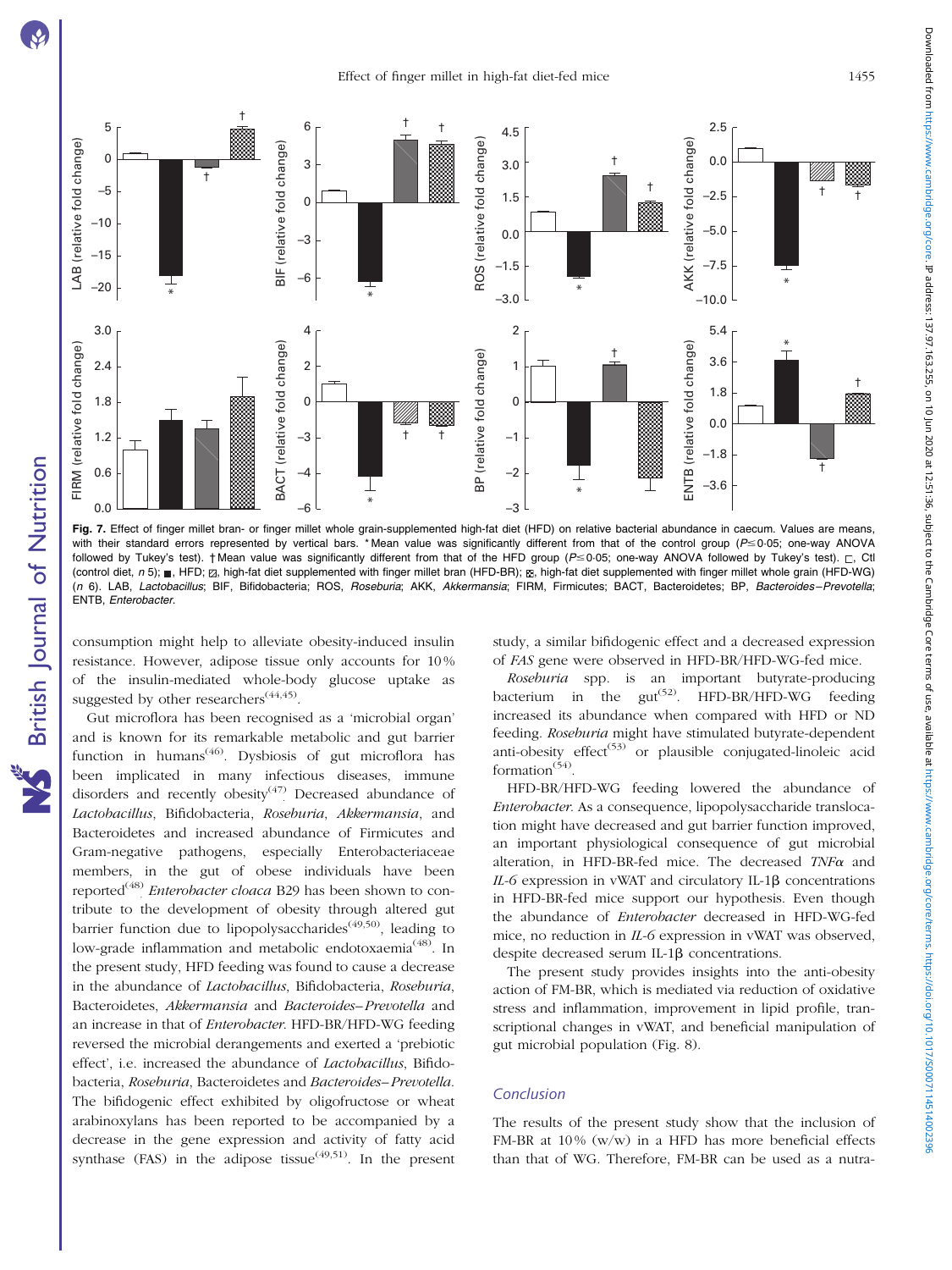**S** British Journal of Nutrition

<span id="page-9-0"></span>

Fig. 8. Schematic diagram depicting the possible mode of action of finger millet bran supplementation in high-fat diet-fed mice. HFD-BR (high-fat diet supplemented with finger millet bran) feeding prevented an increase in serum lipid concentrations, increased glucose clearance, decreased oxidative stress in visceral white adipose tissue (vWAT), subcutaneous white adipose tissue (sWAT), liver, and pancreas, improved mitochondrial complex activities in the skeletal muscle, decreased the expression of adipogenesis-related gene (DLK1, PLIN1, FASN and GLUT4), decreased the expression of inflammation-related genes in vWAT (TNFa, IL-6, MCP1 and iNOS), decreased the circulating concentrations of IL-1 $\beta$ , ghrelin and leptin, and beneficially manipulated gut microflora (exhibiting prebiotic effect). Reduced IL-1ß concentrations might prevent ectopic fat deposition. Beneficial gut microflora might enhance the gut barrier function and may prevent lipopolysaccharide (LPS) translocation into the circulation. HDL-C, HDL-cholesterol; LDL/VLDL-C, LDL/VLDL-cholesterol. Description of gene symbols is given in the 'Materials and methods' and 'Results' sections. A colour version of this figure can be found online at http://www.journals.cambridge.org/bjn

ceutical ingredient for the development of functionally enriched food products for the management of obesity and associated metabolic complications.

#### Supplementary material

To view supplementary material for this article, please visit http://dx.doi.org/10.1017/S0007114514002396

#### Acknowledgements

The authors thank the National Agri-Food Biotechnology Institute for providing infrastructure and fellowship to N. M.

The present study received financial support from the Department of Biotechnology (grant no. BT/PR6273/FNS/20/ 622/2012) and the Department of Science and Technology (grant no. SB/FT/LS-224/2012), Government of India.

The authors' contributions are as follows: N. M. performed the animal studies and gene expression studies and wrote the manuscript; R. K. Baboota assisted in the gene expression studies and manuscript editing; S. J. and P. Khare performed the animal studies; D. P. S. performed the antioxidant assays; P. Koteswaraiah and T. S. C. contributed to the design of the antioxidant assays and manuscript editing; P. Khare and S. M. S. performed ELISA; N. M. and K. K. K. contributed to the gut microbial analysis and interpretation of the data; S. A. provided the millet variety and contributed to manuscript writing; R. K. Boparai, M. B. and K. K. K. contributed to animal dissections; K. K. K., M. B. and K. K. B. contributed to the design of the experiments, analysed and interpreted the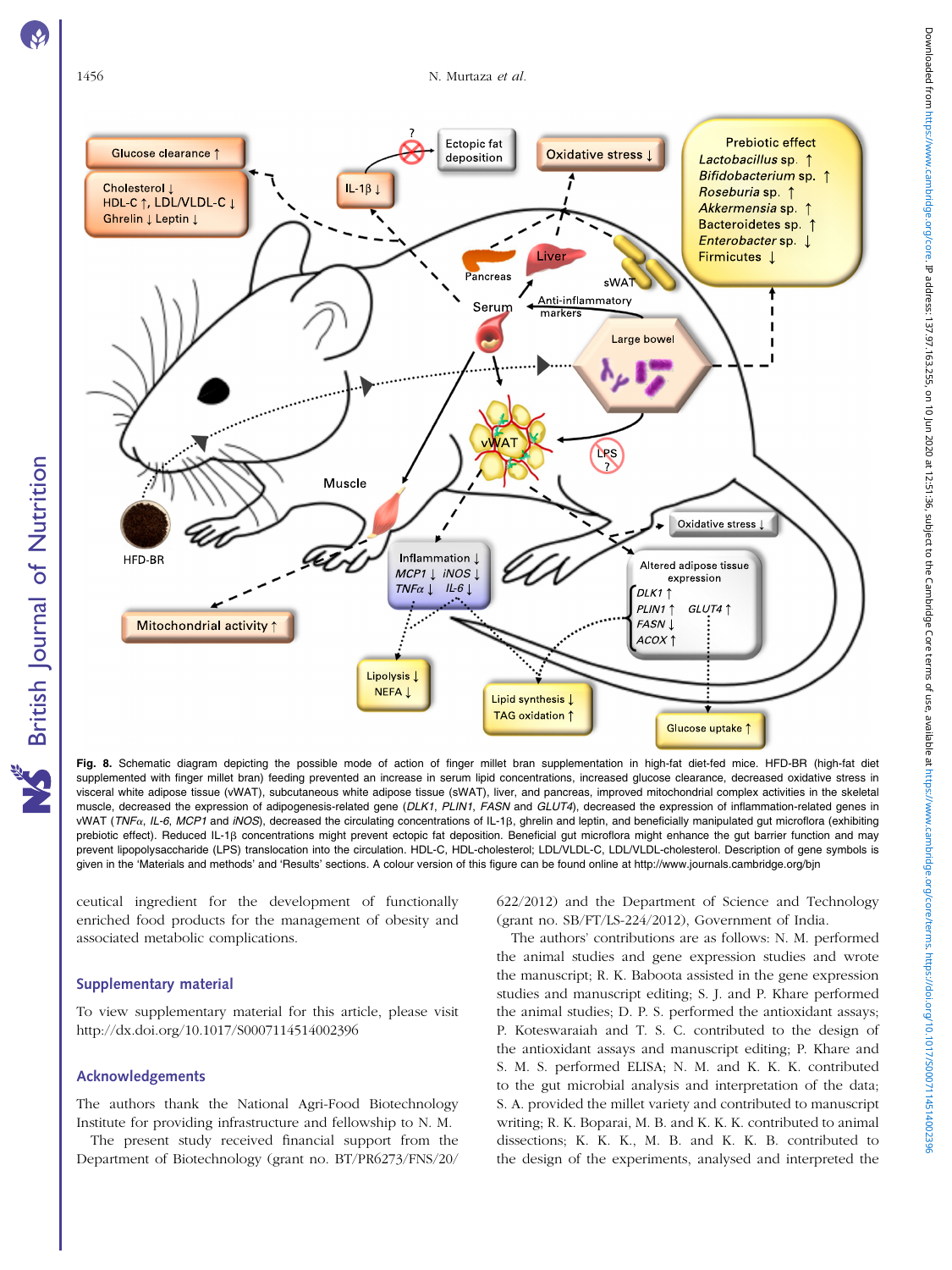data, and drafted the manuscript. All authors read and approved the manuscript.

None of the authors has any conflicts of interest to declare.

#### **References**

- 1. Hubert HB, Feinleib M, McNamara PM, et al. (1983) Obesity as an independent risk factor for cardiovascular disease: a 26-year follow-up of participants in the Framingham Heart Study. Circulation 67, 968–977.
- 2. Kurth T, Gaziano JM, Berger K, et al. (2002) Body mass index and the risk of stroke in men. Arch Intern Med 162, 2557–2562.
- 3. Calle EE, Rodriguez C, Walker-Thurmond K, et al. (2003) Overweight, obesity, and mortality from cancer in a prospectively studied cohort of U.S. adults. N Engl J Med 348, 1625–1638.
- 4. Baboota RK, Bishnoi M, Ambalam P, et al. (2013) Functional food ingredients for the management of obesity and associated co-morbidities – a review. J Funct Foods 5, 997–1012.
- 5. Lee SH, Chung I-M, Cha Y-S, et al. (2010) Millet consumption decreased serum concentration of triglyceride and C-reactive protein but not oxidative status in hyperlipidemic rats. Nutr Res 30, 290–296.
- 6. Truswell AS (2002) Cereal grains and coronary heart disease. Eur J Clin Nutr  $56$ , 1-14.
- 7. Gupta N, Srivastava AK & Pandey VN (2012) Biodiversity and nutraceutical quality of some Indian millets. Proc Natl Acad Sci India Sect B Biol Sci 82, 265-273.
- 8. Edge MS, Jones JM & Marquart L (2005) A new life for whole grains. J Am Diet Assoc 105, 1856–1860.
- 9. Mani UV, Prabhu BM, Damle SS, et al. (1993) Glycaemic index of some commonly consumed foods in western India. Asia Pac J Clin Nutr 2, 111–114.
- 10. Chethan S & Malleshi N (2007) Finger millet polyphenols: optimization of extraction and the effect of pH on their stability. Food Chem 105, 862-870.
- 11. Chandrashekar A (2014) Chapter 6 finger millet: Eleusine coracana. In Advances in Food and Nutrition Research [Internet] (cited 23 February 2014), pp. 215-262 [and Steve L. Taylor, editor]. San Diego, CA: Academic Press.
- 12. Sripriya G, Chandrasekharan K, Murty VS, et al. (1996) ESR spectroscopic studies on free radical quenching action of finger millet (Eleusine coracana). Food Chem 57, 537-540.
- 13. Shobana S, Sreerama YN & Malleshi NG (2009) Composition and enzyme inhibitory properties of finger millet (Eleusine coracana L.) seed coat phenolics: mode of inhibition of  $\alpha$ -glucosidase and pancreatic amylase. Food Chem 115, 1268–1273.
- 14. Hegde PS, Chandrakasan G & Chandra TS (2002) Inhibition of collagen glycation and crosslinking in vitro by methanolic extracts of Finger millet (Eleusine coracana) and Kodo millet (Paspalum scrobiculatum). J Nutr Biochem 13, 517–521.
- 15. Kumari PL & Sumathi S (2002) Effect of consumption of finger millet on hyperglycemia in non-insulin dependent diabetes mellitus (NIDDM) subjects. Plant Foods Hum Nutr 57, 205–213.
- 16. Hegde PS, Rajasekaran NS & Chandra TS (2005) Effects of the antioxidant properties of millet species on oxidative stress and glycemic status in alloxan-induced rats. Nutr Res 25, 1109–1120.
- 17. Rajasekaran NS, Nithya M, Rose C, et al. (2004) The effect of finger millet feeding on the early responses during the

process of wound healing in diabetic rats. Biochim Biophys Acta 1689, 190-201.

- 18. Shobana S, Harsha MR, Platel K, et al. (2010) Amelioration of hyperglycaemia and its associated complications by finger millet (Eleusine coracana L.) seed coat matter in streptozotocin-induced diabetic rats. Br  $J$  Nutr  $104$ , 1787–1795.
- 19. Kannan S (2010) Finger millet in nutrition transition: an infant weaning food ingredient with chronic disease preventive potential. Br J Nutr 104, 1733–1734.
- 20. Saucier G, Nadeau G, Brunet J, et al. (1963) Clinical use of the glucose disappearance rate. Can Med Assoc J 88, 1231-1237.
- 21. Singh DP & Chopra K (2013) Verapamil augments the neuroprotectant action of berberine in rat model of transient global cerebral ischemia. Eur J Pharmacol 720, 98–106.
- 22. Devi PB, Vijayabharathi R, Sathyabama S, et al. (2014) Health benefits of finger millet (Eleusine coracana L.) polyphenols and dietary fiber: a review. *J Food Sci Technol* 51, 1021-1040.
- 23. Mangala SL, Malleshi NG, Tharanathan RN, et al. (1999) Resistant starch from differently processed rice and ragi (finger millet). Eur Food Res Technol 209, 32–37.
- 24. Pore MS & Magar NG (1976) Effect of ragi feeding on serum cholesterol level. Indian J Med Res 64, 909-914.
- 25. Fernández-Sánchez A, Madrigal-Santillán E, Bautista M, et al. (2011) Inflammation, oxidative stress, and obesity. Int J Mol Sci 12, 3117–3132.
- 26. Chethan S, Dharmesh SM & Malleshi NG (2008) Inhibition of aldose reductase from cataracted eye lenses by finger millet (Eleusine coracana) polyphenols. Bioorg Med Chem 16, 10085–10090.
- 27. Frederich RC, Hamann A, Anderson S, et al. (1995) Leptin levels reflect body lipid content in mice: evidence for dietinduced resistance to leptin action. Nat Med 1, 1311–1314.
- 28. Nov O, Shapiro H, Ovadia H, et al. (2013) Interleukin-1 $\beta$ regulates fat-liver crosstalk in obesity by auto-paracrine modulation of adipose tissue inflammation and expandability. PLOS ONE 8, e53626.
- 29. Hotamisligil GS, Shargill NS & Spiegelman BM (1993) Adipose expression of tumor necrosis factor-alpha: direct role in obesity-linked insulin resistance. Science 259, 87–91.
- 30. Perreault M & Marette A (2001) Targeted disruption of inducible nitric oxide synthase protects against obesitylinked insulin resistance in muscle. Nat Med 7, 1138–1143.
- 31. Fried SK, Bunkin DA & Greenberg AS (1998) Omental and subcutaneous adipose tissues of obese subjects release interleukin-6: depot difference and regulation by glucocorticoid. J Clin Endocrinol Metab 83, 847-850.
- 32. Kanda H (2006) MCP-1 contributes to macrophage infiltration into adipose tissue, insulin resistance, and hepatic steatosis in obesity. *J Clin Invest* 116, 1494-1505.
- 33. Kamei N, Tobe K, Suzuki R, et al. (2006) Overexpression of monocyte chemoattractant protein-1 in adipose tissues causes macrophage recruitment and insulin resistance. J Biol Chem 281, 26602–26614.
- 34. Zhang HH, Halbleib M, Ahmad F, et al. (2002) Tumor necrosis factor-alpha stimulates lipolysis in differentiated human adipocytes through activation of extracellular signal-related kinase and elevation of intracellular cAMP. Diabetes **51**, 2929-2935.
- 35. Nonogaki K, Fuller GM, Fuentes NL, et al. (1995) Interleukin-6 stimulates hepatic triglyceride secretion in rats. Endocrinology 136, 2143–2149.
- 36. Uysal KT, Wiesbrock SM, Marino MW, et al. (1997) Protection from obesity-induced insulin resistance in mice lacking TNF-alpha function. Nature 389, 610–614.

Downloaded from https://www.cambridge.org/core. IP address: 137.97.163.255, on 10 Jun 2020 at 12:51:36, subject to the Cambridge Core terms of use, available at https://www.cambridge.org/core/terms. https://www.campridge.o Downloaded from https://www.cambridge.org/core. IP address: 137.97,163.255, on 10 Jun 2020 at 12551.36, subject to the Cambridge Core terms of use, available at https://www.cambridge.org/core/terms https://www.cambridge.or